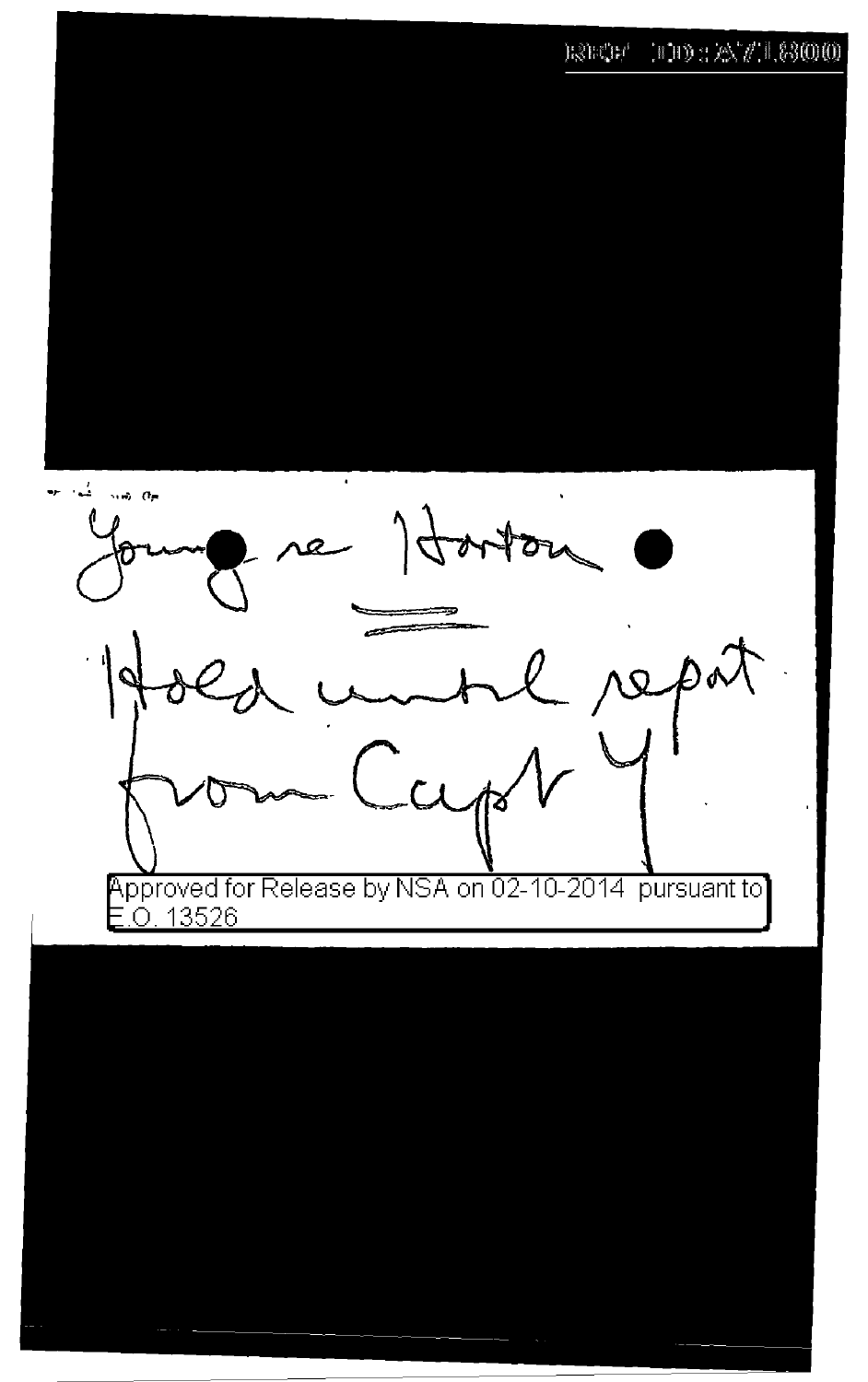Mr. William B. Shockley Bell Telephone Laboratories Murray Hill. New Jersey

Dear Mr. Shockley:

The National Security Agency is anxious to be able to call upon eminent scientists such as yourself for part-time services or for special consultation in cryptography and communications research, a field extremely important in the national defense. I assure you that you would be called upon for such services or consultation only on problems of a rather vital nature.

There are three types of problems in which you may be interested. The Agency sponsors a summer symposium in southern California, at which mathematical problems basic to our work are chscussed. Some of these problems concern the application of known results, but the greater part of the topics involve new research. Some of the special fidlds most frequently involved are matrix theory, statistics, combinatorial analysis, and logic.

The Agency also employs a number of people as consultants who are called upon for advice on unusual problems which arise from time to time. Again the problems entail work on both the applied and the research levels.

Currently tlus Agency has an Advisory Group which meets at regular intervals to deal with a variety of scientific subjects pertinent to the work of the Agency.

Since the Agency's work is highly classified, there are certain procedures necessary in connection with obtaining access to the work or with the procurement of personnel. If you are interested in assisting us in some of our problems, it is requested that you fill out the inclosed forms. On the Personal History Statement please fill in every blank,